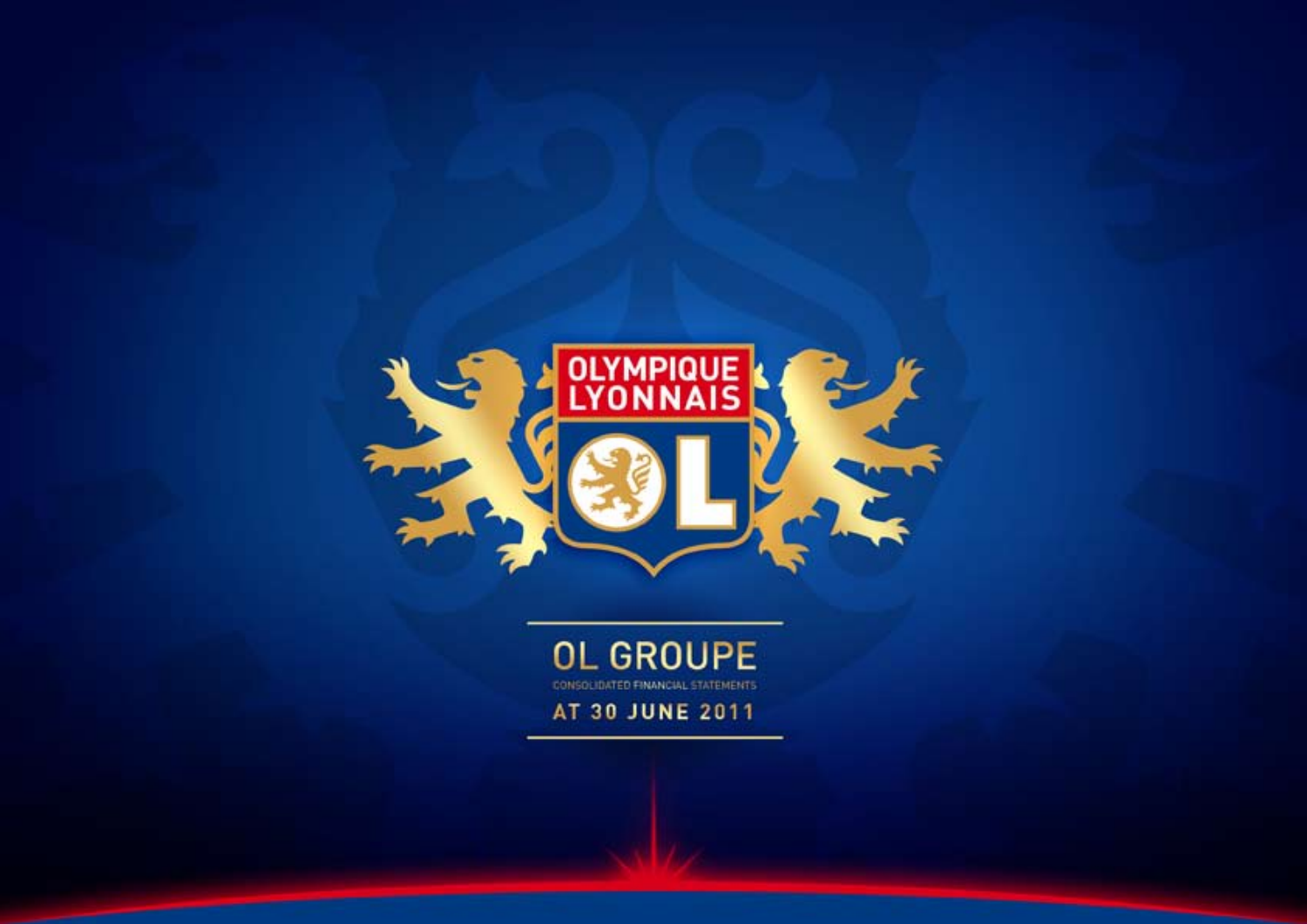

#### **CONSOLIDATED FINANCIAL STATEMENTS**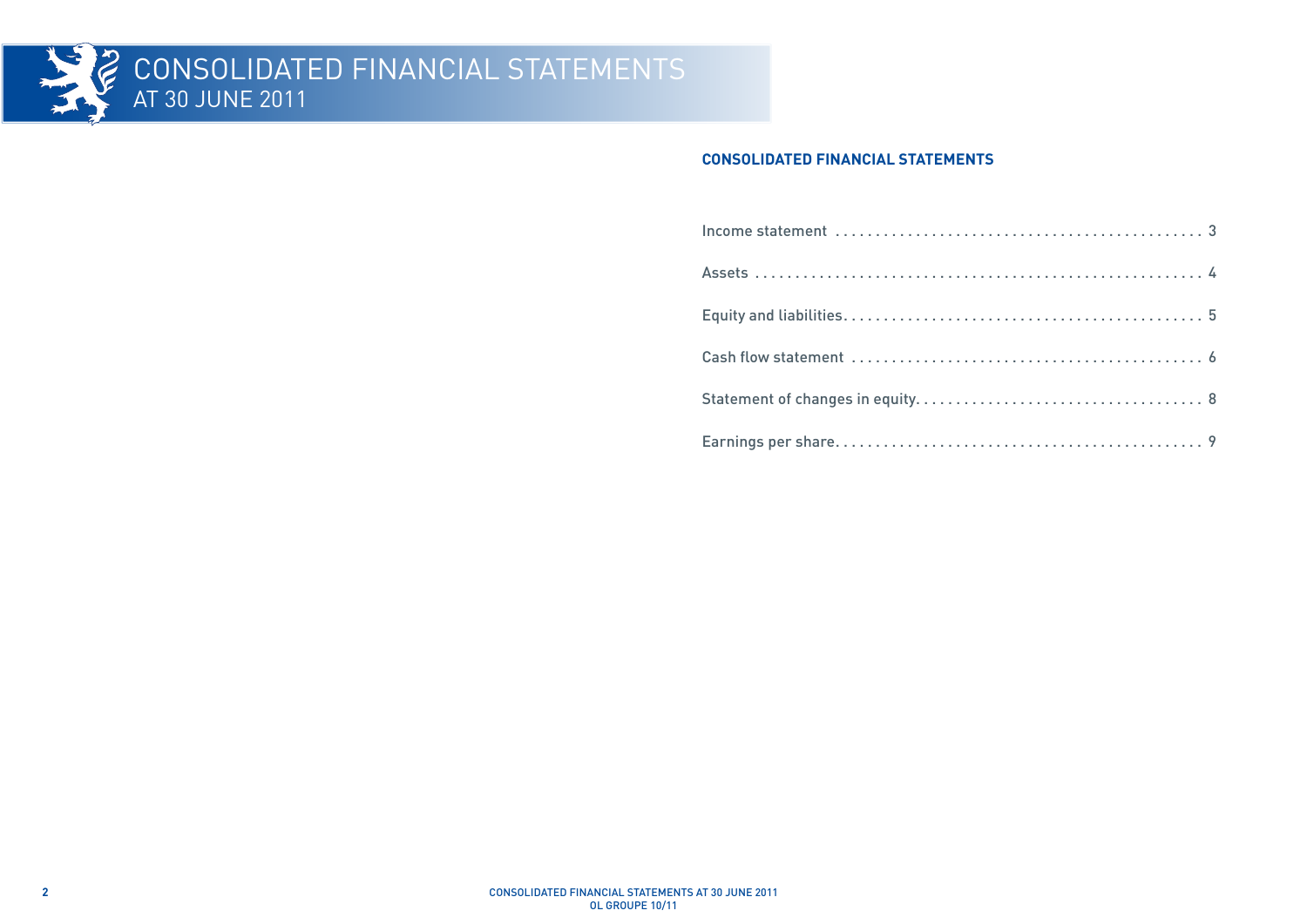# INCOME STATEMENT

| (in $\epsilon$ 000)                                                       | <b>Notes</b> | From 01/07/10<br>to 30/06/11 | % of<br>rev. | From 01/07/09<br>to 30/06/10 | $%$ of<br>rev. | From 01/07/08<br>to 30/06/09 | $%$ of<br>rev. |
|---------------------------------------------------------------------------|--------------|------------------------------|--------------|------------------------------|----------------|------------------------------|----------------|
| <b>Revenue</b>                                                            | 5.1          | 154,558                      | 100%         | 160,192                      | 100%           | 191,995                      | 100%           |
| Revenue (excl. player trading)                                            | 5.1          | 132,796                      | 86%          | 146,089                      | 91%            | 139,613                      | 73%            |
| Purchases used during the period                                          |              | $-15,228$                    | $-10%$       | $-17,823$                    | 11%            | $-17,064$                    | $9\%$          |
| External costs                                                            |              | $-15,514$                    | $-10%$       | $-16,297$                    | 10%            | $-18,640$                    | 10%            |
| Taxes other than income taxes                                             |              | $-4,633$                     | $-3%$        | $-3,540$                     | 2%             | $-5,229$                     | 3%             |
| Personnel costs                                                           | 5.3          | $-99,782$                    | $-65%$       | $-111,731$                   | 70%            | $-95,148$                    | 50%            |
| <b>EBITDA</b> (excl. player trading)                                      | 2.11.4       | $-2,361$                     | $-2%$        | $-3,302$                     | $-2%$          | 3,532                        | 2%             |
| Net depreciation, amortisation and provisions                             | 5.2          | $-3,567$                     | $-2%$        | $-3,400$                     | $-2%$          | $-1,760$                     | $-1\%$         |
| Other ordinary income and expenses                                        |              | 264                          | $0\%$        | $-5,946$                     | $4\%$          | $-2,203$                     | $1\%$          |
| Loss from ordinary activities, excl. player trading                       |              | $-5,664$                     | $-4%$        | $-12,648$                    | $-8%$          | $-431$                       | $0\%$          |
| Proceeds from sale of player registrations                                | 5.1          | 21,762                       | 14%          | 14,103                       | 9%             | 52,382                       | 27%            |
| Residual value of player registrations                                    | 5.4          | $-10,458$                    | $-7%$        | $-10,789$                    | 7%             | $-10,104$                    | $5\%$          |
| <b>Gross profit (EBITDA) on player trading</b>                            | 2.11.4       | 11,304                       | 7%           | 3,315                        | 2%             | 42,278                       | 22%            |
| Net amortisation and provisions                                           | 5.2          | $-41,190$                    | $-27%$       | $-43,290$                    | 27%            | $-34,300$                    | 18%            |
| Profit/loss from ordinary activities, player trading                      |              | $-29,886$                    | $-19%$       | $-39,975$                    | $-25%$         | 7,979                        | $4\%$          |
| <b>Total EBITDA</b>                                                       |              | 8,943                        | 6%           | 12                           | $0\%$          | 45,810                       | 24%            |
| Total profit/loss from ordinary activities                                |              | $-35,550$                    | $-23%$       | $-52,623$                    | $-33%$         | 7,547                        | 4%             |
| Other non-recurring operating income and expense                          | 2.11.4       |                              |              |                              |                | 270                          |                |
| <b>Operating profit/loss</b>                                              |              | $-35,550$                    | $-23%$       | $-52,623$                    | $-33%$         | 7,817                        | 4%             |
| Net financial income/expense                                              | 5.5          | $-1,853$                     | $-1\%$       | $-838$                       | $-1\%$         | 600                          | $0\%$          |
| Pre-tax profit/loss                                                       |              | $-37,403$                    | $-24%$       | $-53,461$                    | $-33%$         | 8,417                        | 4%             |
| Income tax expense                                                        | 5.6          | 9,351                        | $6\%$        | 18,312                       | $-11%$         | $-3,065$                     | $2\%$          |
| Share in net profit of associates                                         | 4.1.5        | 35                           | $0\%$        | 25                           | $0\%$          | 15                           | $0\%$          |
| Net profit/loss                                                           |              | $-28,017$                    | $-18%$       | $-35,124$                    | $-22%$         | 5,366                        | 3%             |
| Net profit/loss attributable to equity holders of the parent              |              | $-28,033$                    | $-18%$       | $-35,352$                    | $-22%$         | 5,143                        | 3%             |
| Net profit/loss attributable to non-controlling interests                 |              | 15                           |              | 228                          |                | 223                          |                |
| Earnings per share                                                        |              | $-2.18$                      |              | $-2.74$                      |                | 0.40                         |                |
| Diluted earnings per share                                                |              | $-1.87$                      |              | $-2.74$                      |                | 0.40                         |                |
| Statement of comprehensive income<br>(in $\epsilon$ 000)                  |              | From 01/07/10<br>to 30/06/11 |              | From 01/07/09<br>to 30/06/10 |                | From 01/07/08<br>to 30/06/09 |                |
| Actuarial differences on pension obligations                              |              | 145                          |              | $-117$                       |                | 62                           |                |
| Impact of deferred taxes on restatements                                  |              | $-48$                        |              | 39                           |                | $-21$                        |                |
| Profit/loss recognised directly in equity                                 |              | 97                           |              | $-78$                        |                | 41                           |                |
| <b>Total recognised profit/loss</b>                                       |              | $-27,921$                    |              | $-35,202$                    |                | 5,407                        |                |
| Total recognised profit/loss attributable to equity holders of the parent |              | $-27,936$                    |              | $-35,430$                    |                | 5,184                        |                |
| Total recognised profit/loss attributable to non-controlling interests    |              | 15                           |              | 228                          |                | 223                          |                |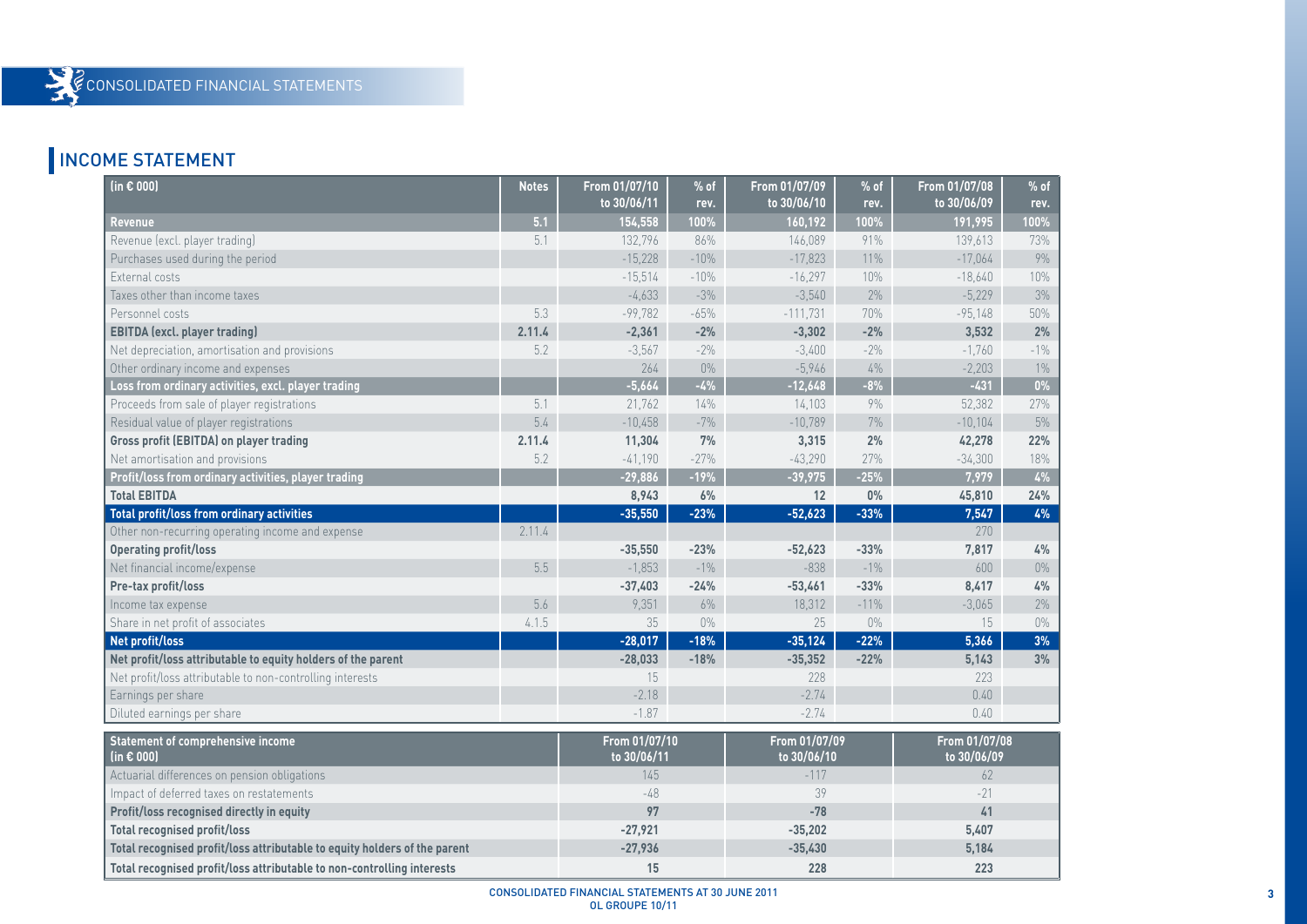# **ASSETS**

| <b>Net amounts</b><br>(in $\epsilon$ 000)                      | <b>Notes</b> | 30/06/11 | 30/06/10 | 30/06/09 |
|----------------------------------------------------------------|--------------|----------|----------|----------|
|                                                                |              |          |          |          |
| Intangible assets                                              |              |          |          |          |
| Goodwill                                                       | 4.1.1        | 2,221    | 2,221    | 2,221    |
| Player registrations                                           | 4.1.2        | 92,879   | 119,845  | 71,849   |
| Other intangible assets                                        | 4.1.2        | 788      | 754      | 805      |
| Property, plant and equipment                                  | 4.1.3        | 27,497   | 19,903   | 19,287   |
| Other financial assets                                         | 4.1.4        | 631      | 5,436    | 494      |
| Receivables on sale of player registrations (portion > 1 year) | 4.2          | 1,360    | 12,548   | 29,140   |
| Investments in associates                                      | 4.1.5        | 515      | 481      | 456      |
| Income tax receivable                                          | 4.1.6        | 22,480   |          |          |
| <b>Deferred taxes</b>                                          | 4.3          | 1,993    | 16,265   | 5        |
| <b>Non-current assets</b>                                      |              | 150,364  | 177,453  | 124,257  |
|                                                                |              |          |          |          |
| <b>Inventories</b>                                             | 4.2          | 625      | 379      | 492      |
| <b>Trade receivables</b>                                       | 4.2 & 4.7    | 37,965   | 12,946   | 12,251   |
| Receivables on sale of player registrations (portion < 1 year) | 4.2 & 4.7    | 18,857   | 26,896   | 33,266   |
| Player registrations held for sale                             | 4.2 & 4.7    |          | 1,699    | 8,356    |
| Other current financial assets                                 |              |          | 4,750    |          |
| Other current assets, prepayments and accrued income           | 4.2 & 4.7    | 15,767   | 13,368   | 16,646   |
| <b>Cash and cash equivalents</b>                               |              |          |          |          |
| Marketable securities                                          | 4.2 & 4.7    | 25,785   | 45,457   | 103,480  |
| Cash                                                           | 4.2 & 4.7    | 10,603   | 326      | 874      |
| <b>Current assets</b>                                          |              | 109,602  | 105,822  | 175,365  |
|                                                                |              |          |          |          |
| <b>Total assets</b>                                            |              | 259,966  | 283,275  | 299,622  |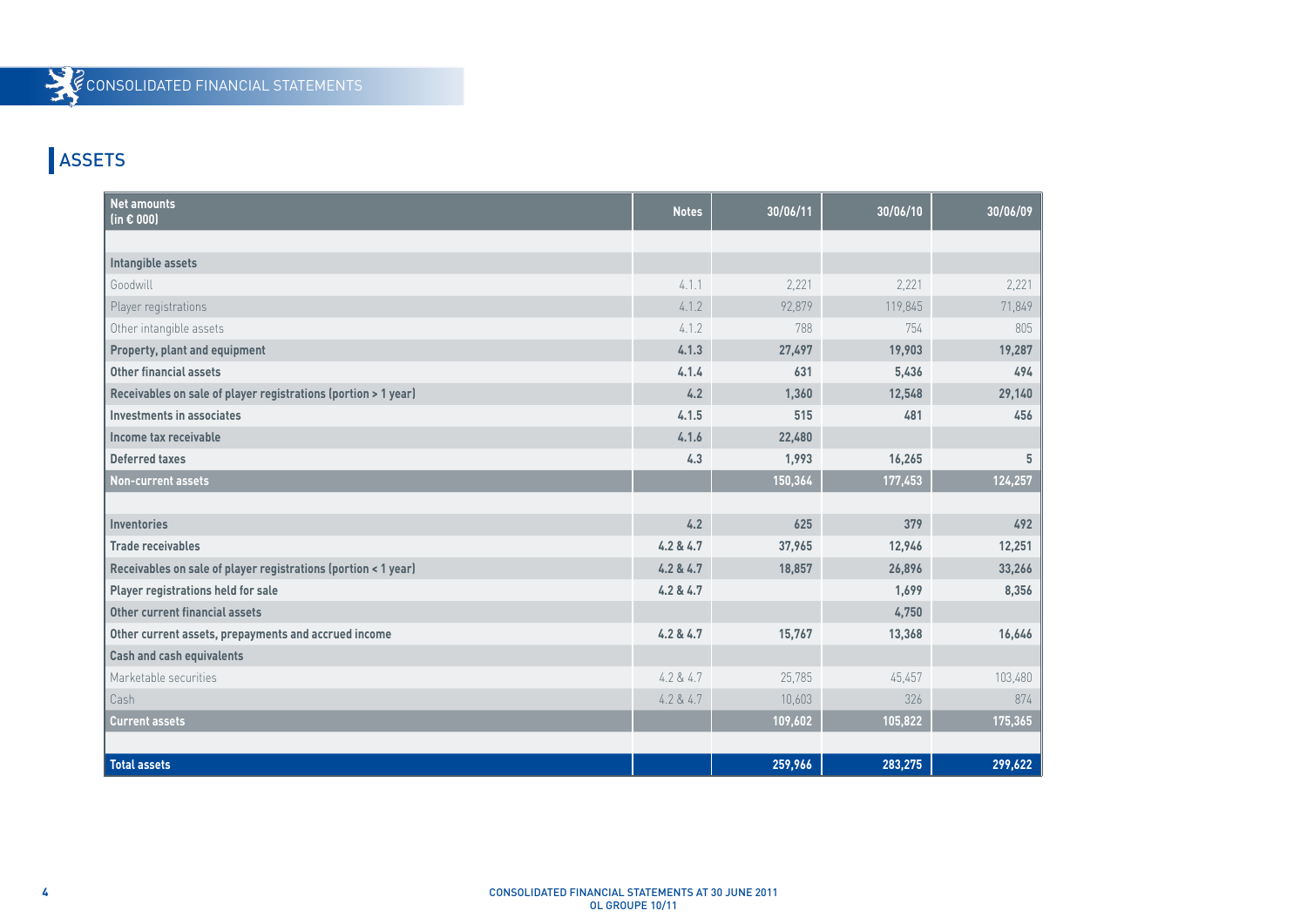# EQUITY AND LIABILITIES

| <b>Net amounts</b><br>(in $\epsilon$ 000)                             | <b>Notes</b> | 30/06/11  | 30/06/10  | 30/06/09 |
|-----------------------------------------------------------------------|--------------|-----------|-----------|----------|
| Share capital                                                         | 4.4          | 20,127    | 20,127    | 20,127   |
| Share premiums                                                        | 4.4          | 102,865   | 102,865   | 102,865  |
| Reserves                                                              | 4.4          | 4,558     | 39,899    | 36,580   |
| Other equity                                                          | 2.9.2        | 2,051     |           |          |
| Net profit/loss for the period                                        |              | $-28,033$ | $-35,352$ | 5,143    |
| Equity attributable to equity holders of the parent                   |              | 101,568   | 127,538   | 164,715  |
| <b>Non-controlling interests</b>                                      |              | 3,096     | 3,241     | 3,113    |
| <b>Total equity</b>                                                   |              | 104,664   | 130,779   | 167,828  |
| <b>OCEANE bonds (portion &gt; 1 year)</b>                             | 2.9.2        | 20,519    |           |          |
| Borrowings and financial liabilities (portion > 1 year)               | 4.6 & 4.7    | 10,625    | 25,371    | 35,939   |
| Liabilities on acquisition of player registrations (portion > 1 year) | 4.6 & 4.7    | 9,062     | 15,360    | 7,407    |
| <b>Deferred taxes</b>                                                 | 4.3          | 63        | 23        | 2,292    |
| <b>Provision for pension obligations</b>                              | 4.5.1        | 565       | 712       | 518      |
| <b>Non-current liabilities</b>                                        |              | 40,834    | 41,467    | 46,156   |
| <b>Provisions (portion &lt; 1 year)</b>                               | 4.5.2        | 2,419     | 950       | 67       |
| <b>Financial liabilities (portion &lt; 1 year)</b>                    |              |           |           |          |
| Bank overdrafts                                                       | 4.6 & 4.7    | 109       | 9,732     | 2,026    |
| Other borrowings and financial debt                                   | 4.6 & 4.7    | 1.624     | 4,849     | 4,086    |
| Trade accounts payable & related accounts                             | 4.6 & 4.7    | 11,360    | 11,112    | 14,034   |
| Tax and social security liabilities                                   | 4.6          | 35,181    | 31,067    | 31,400   |
| Liabilities on acquisition of player registrations (portion < 1 year) | 4.6 & 4.7    | 32,929    | 39,415    | 28,401   |
| Other current liabilities, deferred income and accruals               | 4.6 & 4.7    | 30,847    | 13,905    | 5,625    |
| <b>Current liabilities</b>                                            |              | 114,469   | 111,029   | 85,638   |
|                                                                       |              |           |           |          |
| <b>Total equity and liabilities</b>                                   |              | 259,966   | 283,275   | 299,622  |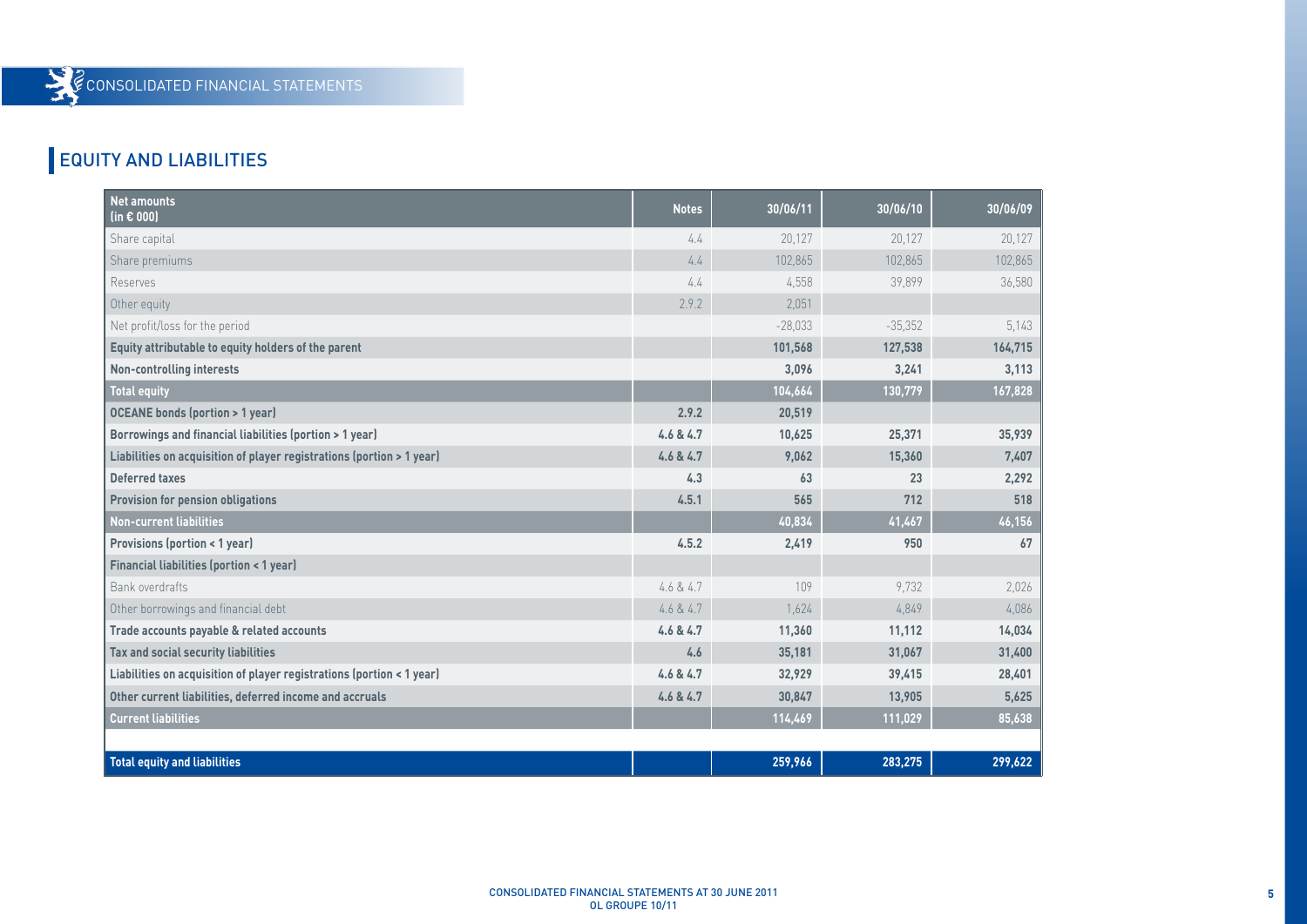### CASH FLOW STATEMENT

| (in $\epsilon$ 000)                                              | 30/06/2011     | 30/06/10     | 30/06/09  |
|------------------------------------------------------------------|----------------|--------------|-----------|
| Net profit/loss                                                  | $-28,017$      | $-35,124$    | 5,366     |
| Share in net profit of associates                                | $-35$          | $-25$        | $-15$     |
| Depreciation, amortisation & provisions                          | 44,773         | 46,233       | 36,294    |
| Other non-cash income and expenses                               | 151            | $-351$       | $-503$    |
| Capital gains on sale of player registrations                    | $-11,304$      | $-3,315$     | $-42,278$ |
| Capital gains on sale of other non-current assets                | $\sqrt{2}$     | 14           | 647       |
| Tax expense                                                      | $-9,351$       | $-18,312$    | 3,065     |
| Pre-tax cash flow                                                | $-3,781$       | $-10,880$    | 2,576     |
| <b>Dividends received from associates</b>                        | $\bf{0}$       | $\mathbf{0}$ | 75        |
| <b>Tax paid</b>                                                  | $-256$         | 3,258        | 1,204     |
| Change in trade and other receivables                            | $-10,367$      | 5,110        | 5,613     |
| Change in trade and other payables                               | 4,385          | $-712$       | $-23,784$ |
| Change in working capital requirement                            | $-5,982$       | 4,398        | $-18,171$ |
| Net cash from operating activities                               | $-10,019$      | $-3,224$     | $-14,316$ |
| Acquisition of player registrations net of change in liabilities | $-35,767$      | $-76,449$    | $-51,556$ |
| Acquisition of other intangible assets                           | $-110$         | $-47$        | $-212$    |
| Acquisition of property, plant & equipment                       | $-10,138$      | $-2,524$     | $-3,953$  |
| Acquisition of non-current financial assets                      | $-230$         | $-602$       |           |
| Sale of player registrations net of change in receivables        | 40,989         | 37,065       | 33,898    |
| Disposal or reduction in other non-current assets                | 765            | 468          | $64$      |
| Acquisition of subsidiaries net of acquired cash                 | $\theta$       |              | $-80$     |
| Net cash from investing activities                               | $-4,491$       | $-42,089$    | $-21,839$ |
| Dividends paid to equity holders of the parent                   | $\overline{0}$ | $-1,811$     | $-1,813$  |
| Dividends paid to non-controlling interests                      | $-160$         | $-100$       | $-126$    |
| New borrowings                                                   | 8,080          | 597          | 3,000     |
| OCEANE bonds: debt component <sup>(1)</sup>                      | 20,228         |              |           |
| OCEANE bonds: equity component [1]                               | 3,130          |              |           |
| Repayment of borrowings                                          | $-26,113$      | $-10,402$    | $-10,886$ |
| Pledged mutual funds <sup>(2)</sup>                              | 9,550          | $-9,550$     |           |
| Shares held in treasury                                          | 23             | 301          | $-123$    |
| Net cash from financing activities                               | 14,737         | $-20,965$    | $-9,948$  |
| <b>Opening cash balance</b>                                      | 36,051         | 102,329      | 148,432   |
| Change in cash                                                   | 228            | $-66,278$    | $-46,103$ |
| <b>Closing cash balance</b>                                      | 36,279         | 36,051       | 102,329   |

*(1) See Note 2.9.2 Restatement of OCEANE bonds*

**6** CONSOLIDATED FINANCIAL STATEMENTS AT 30 JUNE 2011 *(2) When the new syndicated credit was implemented, the mutual funds pledged as of 30 June 2010 were reclassified in Cash and cash equivalents.*

OL GROUPE 10/11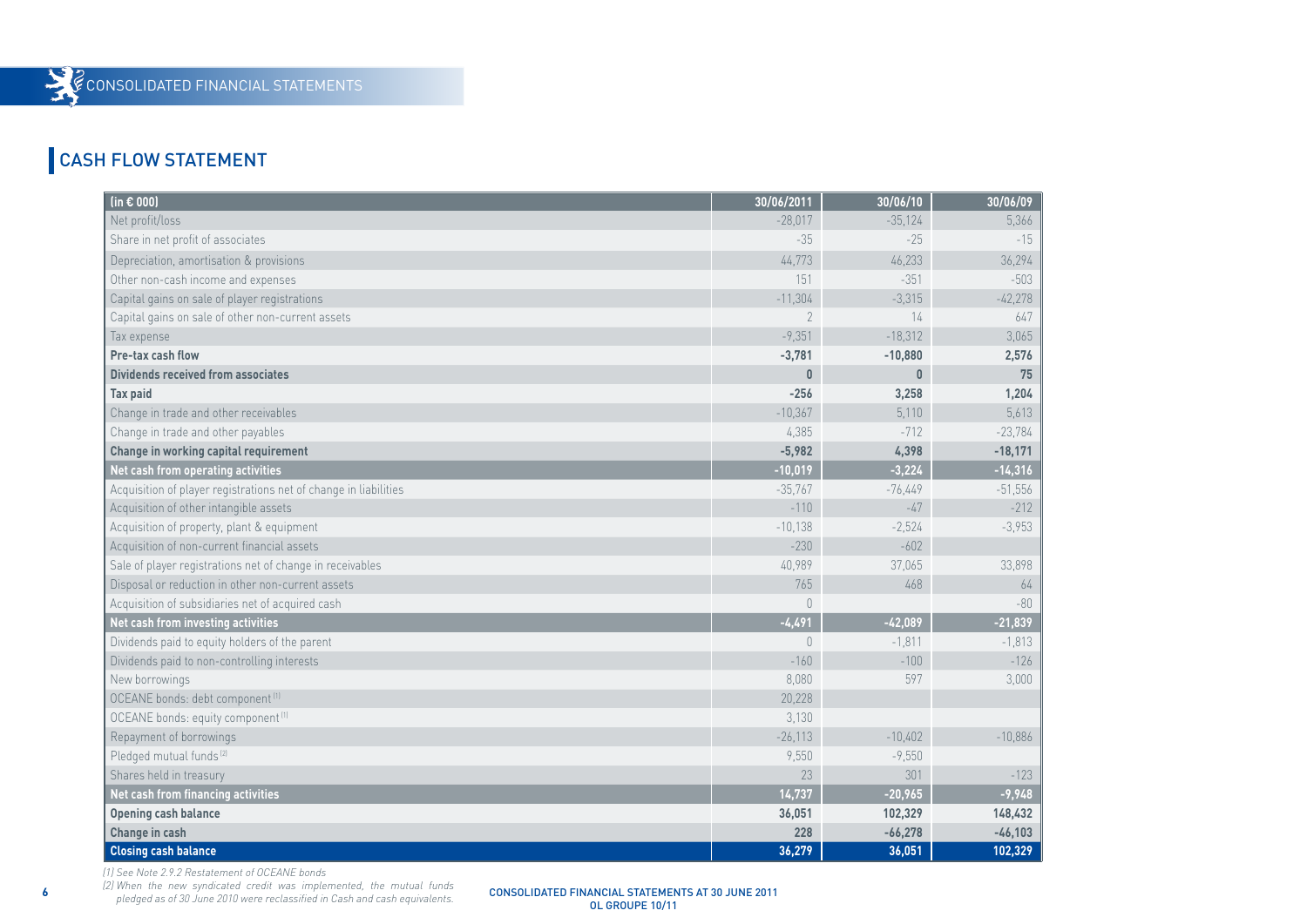| $(in \in 000)$              | 30/06/11 | 30/06/10 | 30/06/09 |
|-----------------------------|----------|----------|----------|
| Marketable securities       | 25,785   | 45.457   | 103,480  |
| Cash and cash equivalents   | 10.603   | 326      | 874      |
| Bank overdrafts             | $-109$   | $-9.732$ | $-2,026$ |
| <b>Closing cash balance</b> | 36,279   | 36,051   | 102,329  |

### **Details of cash flows related to the acquisition of player registrations**

| (in $\epsilon$ 000)                                               | 30/06/11  | 30/06/10  | 30/06/09  |
|-------------------------------------------------------------------|-----------|-----------|-----------|
| Acquisition of player registrations                               | $-23,450$ | $-95,812$ | $-30,928$ |
| Agent payables relating to acquisition of player<br>registrations | 468       | 395       | 196       |
| Player registration payables at 30/06/2011                        | 41,991    |           |           |
| Player registration payables at 30/06/2010                        | $-54.776$ | 54.776    |           |
| Player registration payables at 30/06/2009                        |           | $-35,808$ | 35,808    |
| Player registration payables at 30/06/2008                        |           |           | $-56,632$ |
|                                                                   | $-35,767$ | $-76,449$ | $-51.556$ |

#### **Details of cash flows related to the sale of player registrations**

| (in $\epsilon$ 000)                           | 30/06/11  | 30/06/10  | 30/06/09  |
|-----------------------------------------------|-----------|-----------|-----------|
| Proceeds from sale of player registrations    | 21,762    | 14,103    | 52,382    |
| Player registration receivables at 30/06/2011 | $-20,217$ |           |           |
| Player registration receivables at 30/06/2010 | 39.444    | $-39.444$ |           |
| Player registration receivables at 30/06/2009 |           | 62,406    | $-62.406$ |
| Player registration receivables at 30/06/2008 |           |           | 43.922    |
|                                               | 40,989    | 37,065    | 33,898    |

### **Change in working capital requirement**

| (in $\epsilon$ 000)                   | 30/06/10  | <b>Changes during</b><br>the financial year | 30/06/11  |
|---------------------------------------|-----------|---------------------------------------------|-----------|
| Trade receivables                     | 13,869    | $-25,020$                                   | 38,889    |
| Provisions for bad debts              | $-923$    |                                             | $-924$    |
| Accruals - liabilities                | $-10.947$ | 16.191                                      | $-27.138$ |
| <b>Trade receivables</b>              | 1.999     | $-8,828$                                    | 10,827    |
| Other receivables                     | 11,608    | $-1,803$                                    | 13,411    |
| Inventories                           | 427       | 255                                         | 682       |
| Provisions on inventory               | $-48$     | 9                                           | $-57$     |
| <b>Inventories</b>                    | 379       | 264                                         | 625       |
| Change in trade and other receivables |           | $-10,367$                                   |           |

| $(in \in 000)$                     | 30/06/10  | <b>Changes during</b><br>the financial year | 30/06/11  |
|------------------------------------|-----------|---------------------------------------------|-----------|
| Trade accounts payable             | $-11.112$ | 248                                         | $-11,360$ |
| Accruals - assets                  | 862       | $-799$                                      | 1.661     |
| <b>Trade accounts payable</b>      | $-10.250$ | $-551$                                      | $-9.699$  |
| <b>Other liabilities</b>           | $-33,954$ | 4.936                                       | $-38,890$ |
| Change in trade and other payables |           | 4,385                                       |           |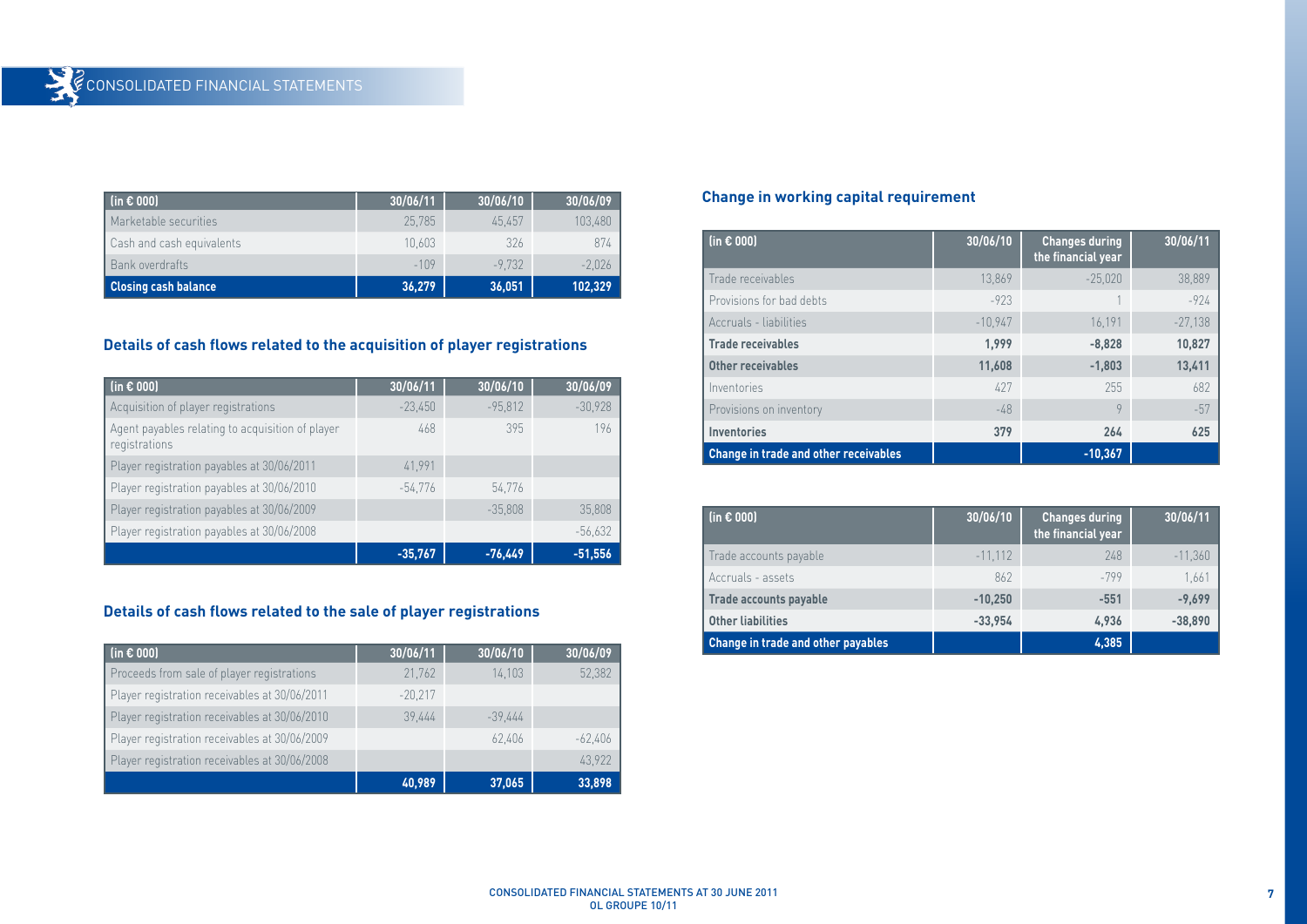# STATEMENT OF CHANGES IN EQUITY

Y

| (in $\epsilon$ 000)            | Equity attributable to<br>equity holders of the parent<br>non-control- |                     |                           |                                             |              | <b>Total</b><br>equity                             |                                       |                |           |
|--------------------------------|------------------------------------------------------------------------|---------------------|---------------------------|---------------------------------------------|--------------|----------------------------------------------------|---------------------------------------|----------------|-----------|
|                                | <b>Share capital</b>                                                   | Share pre-<br>miums | <b>Treasury</b><br>shares | <b>Reserves</b><br>and retained<br>earnings | Other equity | Profit/loss<br>recognised<br>directly in<br>equity | <b>Total Group</b><br>share           | ling interests |           |
|                                |                                                                        |                     |                           |                                             |              |                                                    |                                       |                |           |
| Equity at 30/06/2008           | 20,127                                                                 | 102,865             | $-4,888$                  | 43,715                                      |              | 28                                                 | 161,847                               | 2,969          | 164,816   |
| Net profit/loss for the period |                                                                        |                     |                           | 5,143                                       |              |                                                    | 5,143                                 | 223            | 5,366     |
| Dividends                      |                                                                        |                     |                           | $-1,813$                                    |              |                                                    | $-1,813$                              | $-126$         | $-1,939$  |
| Treasury shares                |                                                                        |                     | $-123$                    |                                             |              | $-440$                                             | $-563$                                |                | $-563$    |
| Share-based payments           |                                                                        |                     |                           |                                             |              | 56                                                 | 56                                    |                | 56        |
| IAS 19 amendment               |                                                                        |                     |                           |                                             |              | 41                                                 | 41                                    |                | 41        |
| Other                          |                                                                        |                     |                           | 4                                           |              |                                                    | $\sqrt{4}$                            | 47             | 51        |
| Equity at 30/06/2009           | 20,127                                                                 | 102,865             | $-5,011$                  | 47,049                                      | $\mathbf{0}$ | $-315$                                             | 164,715                               | 3,113          | 167,828   |
| Net profit/loss for the period |                                                                        |                     |                           | $-35,352$                                   |              |                                                    | $-35,352$                             | 228            | $-35,124$ |
| <b>Dividends</b>               |                                                                        |                     |                           | $-1,811$                                    |              |                                                    | $-1,811$                              | $-100$         | $-1,911$  |
| Treasury shares                |                                                                        |                     | 301                       |                                             |              | $-291$                                             | 10                                    |                | $10\,$    |
| Share-based payments           |                                                                        |                     |                           |                                             |              | 56                                                 | 56                                    |                | 56        |
| IAS 19 amendment               |                                                                        |                     |                           |                                             |              | $-78$                                              | $-78$                                 |                | $-78$     |
| Other                          |                                                                        |                     |                           | $-1$                                        |              |                                                    | $-1$                                  |                | $-1$      |
| Equity at 30/06/2010           | 20,127                                                                 | 102,865             | $-4,710$                  | 9,885                                       | $\mathbf{0}$ | $-628$                                             | 127,538                               | 3,241          | 130,779   |
| Net profit/loss for the period |                                                                        |                     |                           | $-28,033$                                   |              |                                                    | $-28,033$                             | 15             | $-28,017$ |
| <b>Dividends</b>               |                                                                        |                     |                           |                                             |              |                                                    | $\begin{array}{c} 0 \\ 0 \end{array}$ | $-160$         | $-160$    |
| OCEANE bonds <sup>(2)</sup>    |                                                                        |                     |                           |                                             | 2,051        |                                                    | 2,051                                 |                | 2,051     |
| Treasury shares                |                                                                        |                     | 24                        |                                             |              | $-164$                                             | $-140$                                |                | $-140$    |
| Share-based payments           |                                                                        |                     |                           |                                             |              | 56                                                 | 56                                    |                | 56        |
| IAS 19 amendment               |                                                                        |                     |                           |                                             |              | 97                                                 | 97                                    |                | 97        |
| Other                          |                                                                        |                     |                           |                                             |              |                                                    | $\cup$                                |                | $\Box$    |
| Equity at 30/06/2011           | 20,127                                                                 | 102,865             | $-4,686$                  | $-18,148$                                   | 2,051        | $(11 - 640)$                                       | 101,568                               | 3,096          | 104,664   |

*(1) Includes cumulative IAS 19 impact of €5 thousand*

 *includes cumulative unvested benefits related to stock options of €261 thousand* 

*(2) See Note 2.9.2 Restatement of OCEANE bonds.*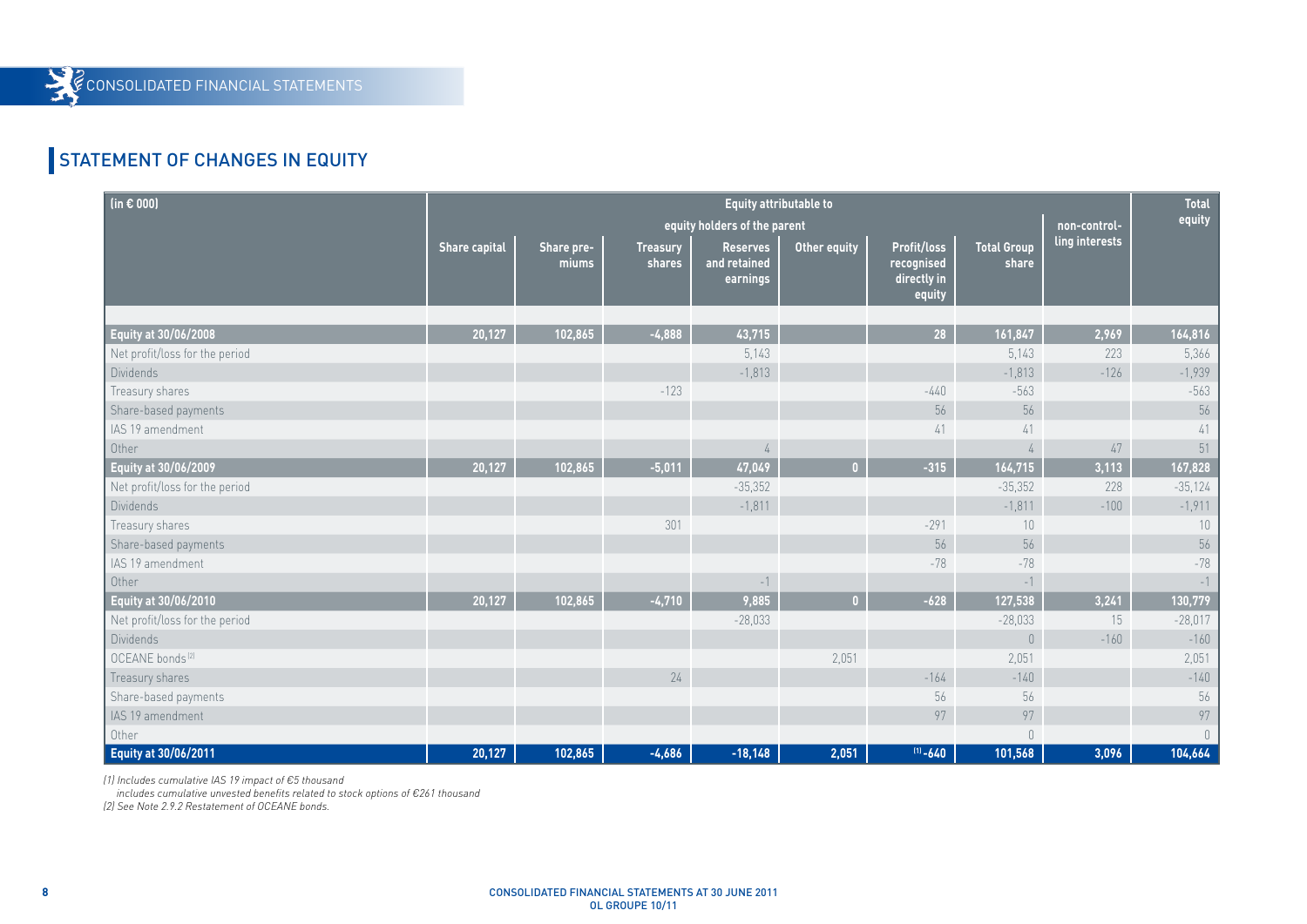### EARNINGS PER SHARE

|                                                                   | 30/06/11   | 30/06/10   | 30/06/09   |
|-------------------------------------------------------------------|------------|------------|------------|
|                                                                   |            |            |            |
| Number of shares at end of period                                 | 13,241,287 | 13,241,287 | 13,241,287 |
| Average number of shares in issue                                 | 13,241,287 | 13,241,287 | 13,241,287 |
| Number of treasury shares held at the end of the period           | 362,696    | 330,170    | 312,806    |
| Pro rata number of shares to be issued (OCEANE)                   | 1,691,942  |            |            |
|                                                                   |            |            |            |
| <b>Consolidated net profit/loss</b>                               |            |            |            |
| Group share of net profit/loss (in € m)                           | $-28.03$   | $-35.35$   | 5.14       |
| Group share of diluted net profit/loss (in € m)                   | $-27.28$   | $-35.35$   | 5.14       |
| Group share of net profit/loss per share (in $\epsilon$ )         | $-2.18$    | $-2.74$    | 0.40       |
| Group share of diluted net profit/loss per share (in $\epsilon$ ) | $-1.87$    | $-2.74$    | 0.40       |
|                                                                   |            |            |            |
| Net dividend                                                      |            |            |            |
| Total dividend (in $\epsilon$ m)                                  |            |            | 1.85       |
| Net dividend per share (in $\epsilon$ )                           |            |            | 0.14       |